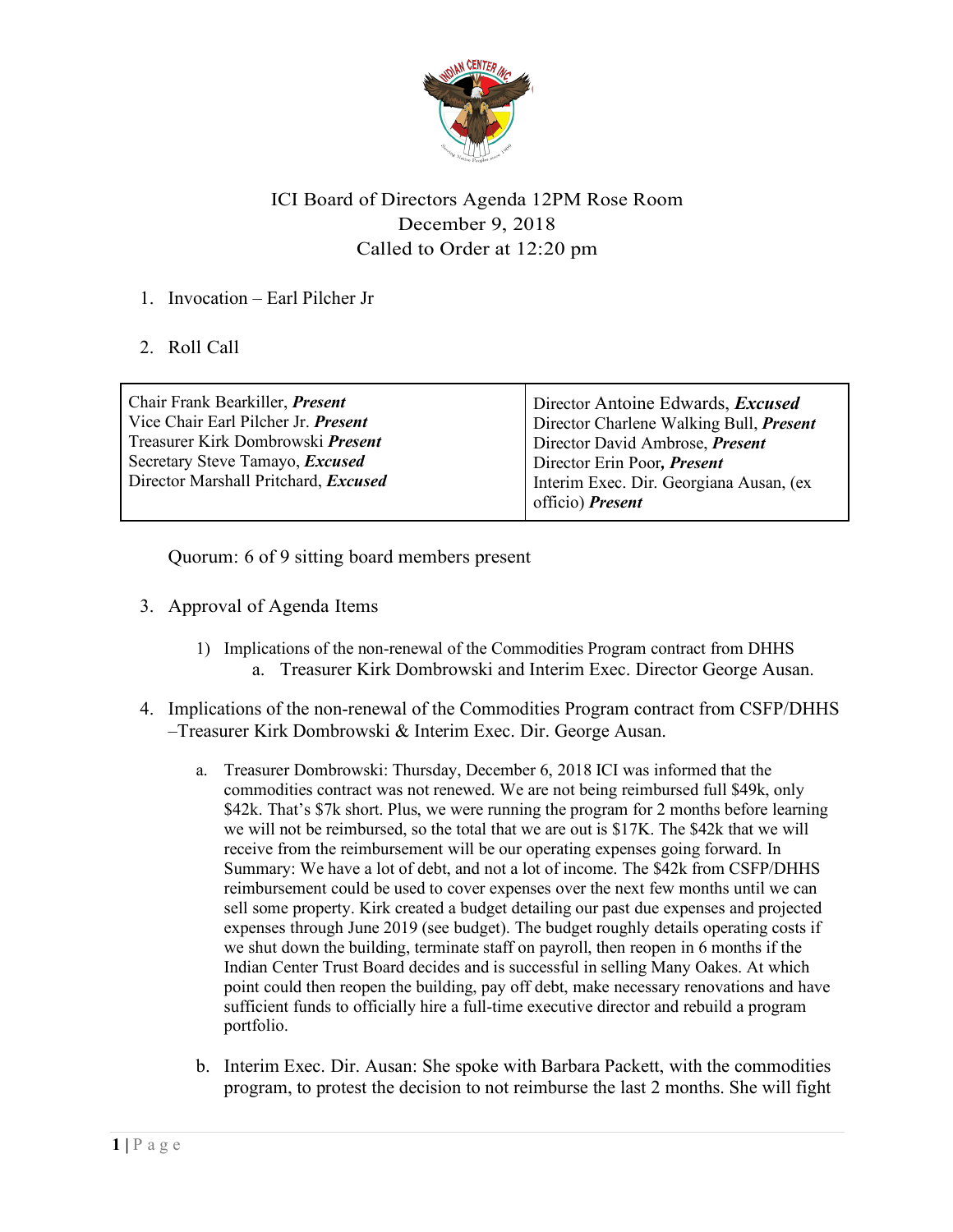

that decision and hopefully get the costs of the last two months reimbursed. Denise Eaton-Heim, CPA will also reach out to Packett. Director Dombrowski suggested that Karl Eskridge (NE State Ombudsman) could also help.

- c. Director Ambrose asked about salvaging the DHHS Commodities program contract: asked what reasons were given for the terminated partnerships between DHHS & ICI. Director Dombrowski clarified that the letter of termination indicated that the decision was financially based and referenced issues of organizational capacity. Interim E.D. Ausan articulated that the program could potentially be salvageable. Chair Bearkiller recalled that ICI has historically struggled to meet the reporting requirements/guidelines to the satisfaction of the DHHS Food Distribution Coordinator.
- d. Interim E.D. Ausan spoke to the board about the current relationship with the following funders: IHS and Juvenile Justice/Crime Commission. We are in good standing with them. Crime Commission seemed open to reworking some of the terms of the grant to benefit ICI going forward. Director Dombrowski reported that ICI drew down \$25K from the IHS grant in November to support costs associated with the youth program, internet, phones, etc. But we are unable to bill for indirect costs not covered in the specific program budget because our federally established indirect cost rate has been expired since June 2018. There is money for overhead in the grant, but because our rate is expired we can't get those funds until the rate is reinstated. This depends on completing our audit.
- e. Director Pilcher asked what long term consequences we would face if we temporarily closed ICI. Director Ambrose asked if we would have to do a full closure, or if we could open the center for specific community events—so we don't lose our closest supporters. Director Pilcher posed the idea of finding an offsite location to host the IHS program so that the program could continue even if the building needs to shut down.
- f. Interim E.D. Ausan wanted to discuss other options to the shutdown plan. Specifically, she wanted to discuss the rental opportunities the Center could explore further. Additionally, there are small assets on site like computers, printers, and art that could be appraised and sold. She would like to see a fundraising plan that keeps ICI open. Ultimately, she requested help developing a clear message of ICI's plan going forward and help marketing that plan to the broader community. The community is waiting for a message from ICI and we need to go into 2019 with a campaign in place to save the center. Ausan wants us to reach out to individuals, businesses, and tribes, meanwhile keep programming to a minimum and keep the center open.
- g. Director Dombrowski responded to Interim E.D. Ausan by sharing his concern that cash would deplete in no time at all if we keep the center open. Reiterated the precariousness of our situation. Director Pilcher shared this concern.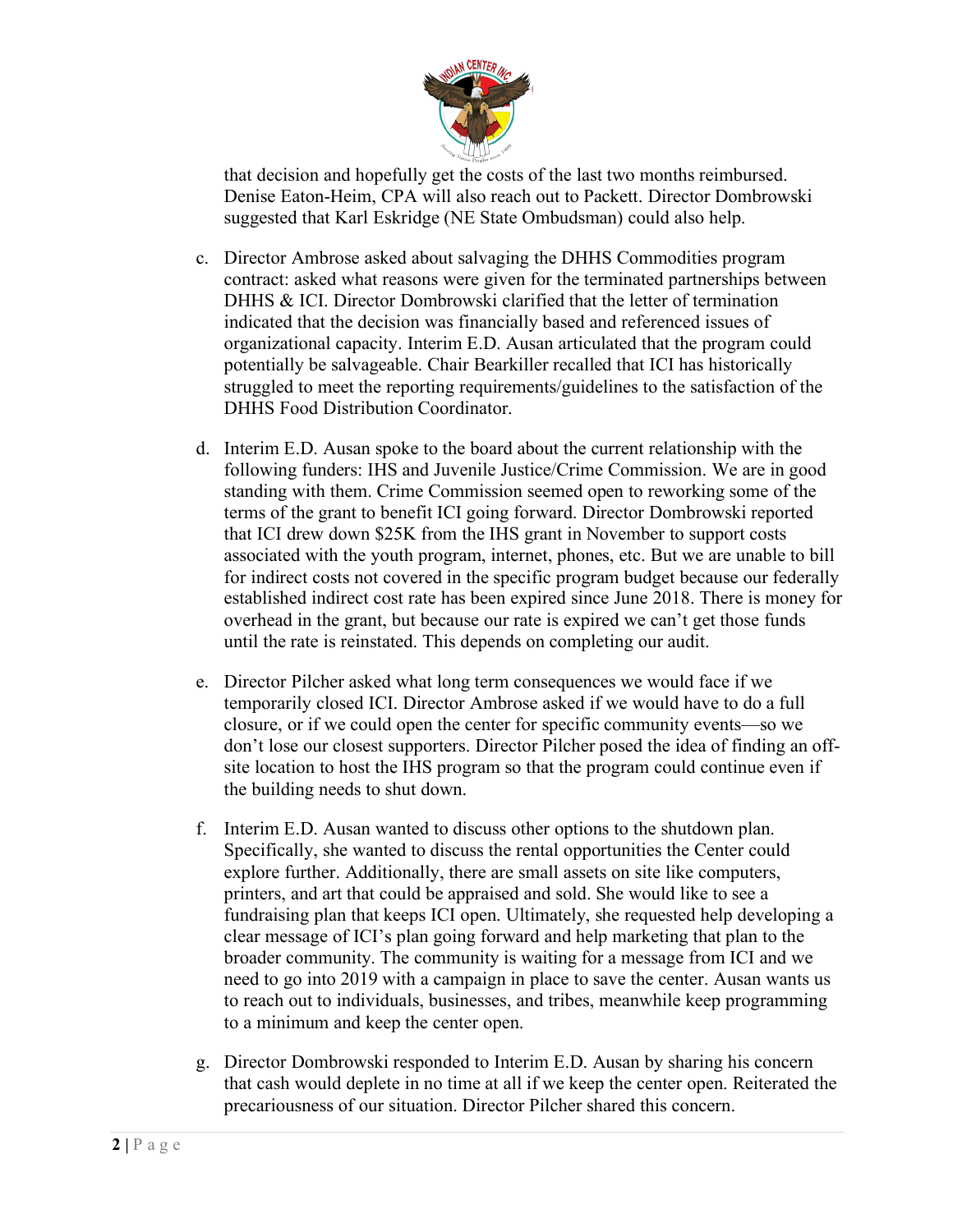

- h. Director Dombrowski shared that he received phone calls from bank representatives associated with ICI housing with concerns about the financial state of the Center. Dombrowski shared that the banks could call for the mortgages on ICI properties at any time. For now, Dombrowski has shared with them what we have and suspects that they will be content for the time being, but further underscored the precariousness of our situation. Ausan asked about other legal risks associated with debt we currently have. Dombrowski said there is a possibility that we are taken to court for these past debts. The most likely outcome is that our creditors/services will place liens on the building in lieu of immediate payment.
- i. Director Dombrowski spoke about the income we could expect to receive from the sale of Many Oakes and Gray Eagle.
- j. Director Ambrose asked if there is a middle path between closing down completely and still having a few events. Director Poor agreed with the idea of finding a middle path that would keep operations at ICI to a minimum, while still holding community events, and executing a large community facing PR campaign. Ambrose suggested the establishment of a subcommittee to take on the work of this campaign, and the need to involve the Native community. Director Bearkiller articulated a need for us to create a packet of information for marketing purposes that could be easily shared.
- k. Director Dombrowski brought the conversation back to the IHS program, suggesting Interim E.D. Ausan call IHS to inquire about the possibility of the program going on hiatus during the proposed building closure. Ausan revisited Director Pilcher's idea and said she would try to find a temporary second home for the IHS—looking into LPS, Ponca location, a church partner. If a temporary site could be established, the IHS program could continue there during the building closure. If not, then we will need to pause that program.
- l. Director Bearkiller asked Director Dombrowski how long it would take to sell the Many Oakes property. Dombrowski responded: unknown; we need to determine the actual value; we need help with an appraisal, and help with the sale. Indian Center Inc. is 66% owner so it is within its power to sell. Dombrowski stated that there would be no coming out of the closure without a major injection of cash: the sale of this property would be that.
- m. Director Dombrowski articulated some next steps: We need to figure out what the Juvenile Justice grant will help us with operationally. Need to call Ponca tribe and LPS to see if they can house the IHS for a few months. Need to inventory and sell all assets. Need to make decisions about staff by the end of the week (12/14/18). Director Bearkiller added: we need to put the language in place for the public to address our decision to close temporarily. We need to assure our Native community that we will open again, and at that point we may want to think about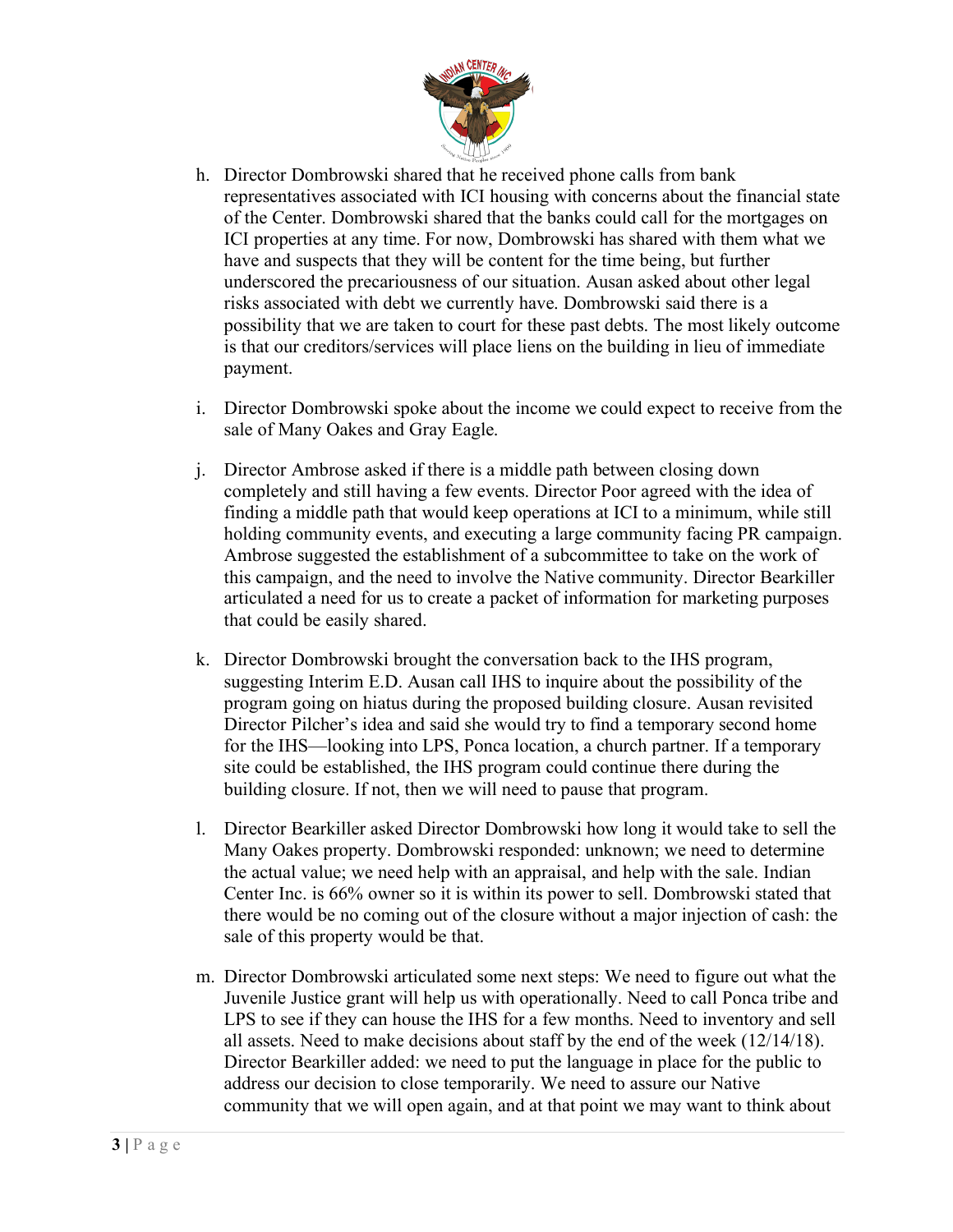

a small annual optional membership fee. We also need to find out what obstacles stand in our way of selling the Many Oakes property. Dombrowski added that the board of directors need to meet again this week after more details are provided about possible Juvenile Justice support, IHS program location, and until other details are figured out.

- n. Interim E.D. Ausan asked if we could delay a public message of closing until after the holiday. Director Dombrowski responded by saying we need to address payroll costs immediately—can't wait until after holidays. Director Ambrose expressed the need to have a definite message with the public, rather two different messages (small closure for the holidays, then full closure announcement after holidays). Director Poor agreed with Director Ambrose on creating one message.
- o. Director Pilcher shared that this situation is reminiscent of the difficult times of our ancestors needing to decide how best to move forward to sustain Native lives. He also articulated a need to think about 2019 as our anniversary year and the centrality of the 50<sup>th</sup> Anniversary Pow Wow in August 2019. Director Ambrose agreed with Pilcher: the Pow Wow could be an opportunity to come out of closure with a big, positive event.
- p. Director Poor asked how the broader Native community would be involved in the decision of the closure. Interim E.D. Ausan stated that there will need to be a Community Forum immediately after the next board meeting to update the community on the Boards decision.
- q. Date for follow up Special Board Meeting set for Friday, Dec. 14th at 4:00pm at the Center.
- r. Date for Community Forum set for Monday, Dec. 17<sup>th</sup> at 6:00pm. Ausan will share the date with the public.
- s. Director Dombrowski stated the necessity of seriously revisiting our bylaws, regardless of any closure decisions. We need to revise the document to ensure that we are never in this situation again. We will need to revisit board structure and election procedure.
- t. Director Ambrose suggested that when drafting language about the next few months, we need to avoid the word "closed." We need to put as positive a spin on it as possible.
- u. Interim E.D. Ausan stated that strategic planning needs to take place. We need to focus on developing strong language around our intentions to rebuild the center.
- v. Director Ambrose asked what major events ICI has in the next few months. Ausan responded: less than 10. Ambrose suggested keeping strategic events in place for